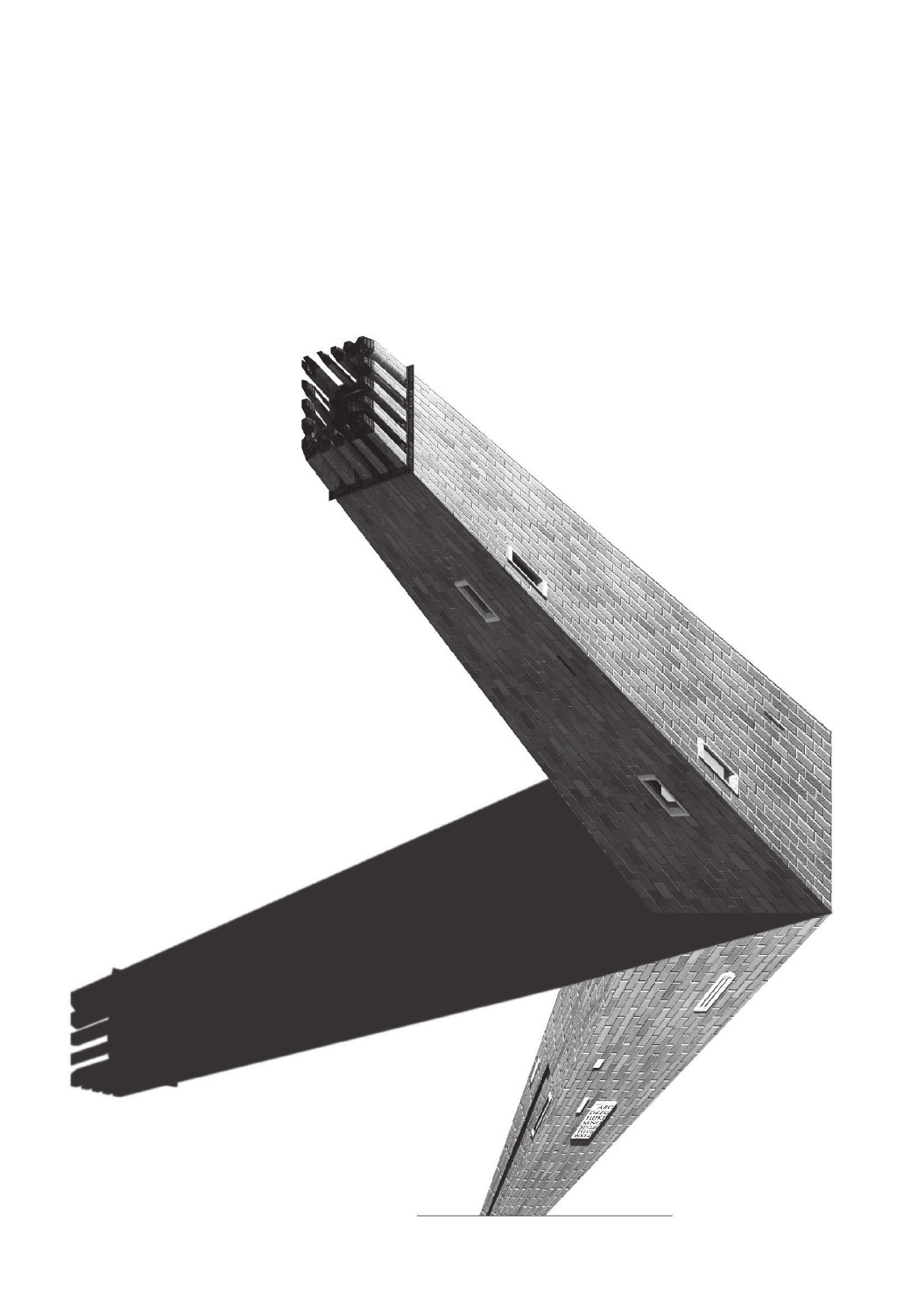## Five Self-Portraits *Thomas Kelley*

Self-promotion begins with self-image. Amid the many socioeconomic tidings of Renaissance self-portraiture was this: to *act the part*, you must first *look the part*. The trick to upward social mobility during the early 15th century was to sell a lie. Actually, *lie* is maybe too anticipatory a term for what would later become a baroque tendency. Still, it is used here to foreshadow the cockeyed, and much idealized, sense of self that began drawing currency in the visual arts well before shadowplay and the softened edge. It is during this earlier period of classical revivalism where we encounter visual artists, as is often the case, contending with issues of rank, social status, and outdated formal vocabularies. Like Vitruvius before him, the Florentine theorist Filarete's grim declaration that the scale of a building must be proportionate to the social status of its occupant only affirmed this cyclical obsession with class across the arts during the Renaissance. $^{\rm 1}$  As public attention was shifting away from previous metrics where physical labor, artistic or otherwise, occupied the lowest social rungs, more fashionable valuations were being shaped that underscored the artist's own personal history and intellect. As a result, the artist was given a unique opportunity to offer patrons hyperbolic portrayals of the self and in turn to unlock the doors to brisk social ascent. The outward-looking canvas was succeeded by a mirror in which the artist could sell a not-so-forthright reflection. This mix of ego and technical expertise would eventually mold the public's perception of the craftsman into the image of the cognizant artist: mind trumps hand.

Unsurprisingly, artistic self-awareness during the Renaissance gave way to the genre of the autonomous selfportrait. This familiar yet novel form of representation is defined by art historian Joanna Woods-Marsden as a self-sufficient painting "within whose frame one portrait head or a half- or full-length figure appears." $^2$  The classification opens up further to comprise self-likenesses in which the artist presents the self at the center or periphery of a recognizable scene, as shown in Piero della Francesca's *The Resurrection*. In this example the artist superimposes his guise onto that

1. John Onians, *Bearers of Meaning: The Classical Orders in Antiquity, the Middle Ages, and the Renaissance* (Princeton: Princeton University Press, 1988).

2. Joanna Woods-Marsden, *Renaissance Self-Portraiture: The Visual Construction of Identity and the Social Status of the Artist* (New Haven: Yale University Press, 1998), 1.

Thomas Kelley, *The Nativist, A Castle In Two One-Point Perspectives*, 2013. Digital drawing. Derived from Piero Della Francesca, *The Resurrection*, 1463–65. ALL IMAGES COURTESY THE AUTHOR.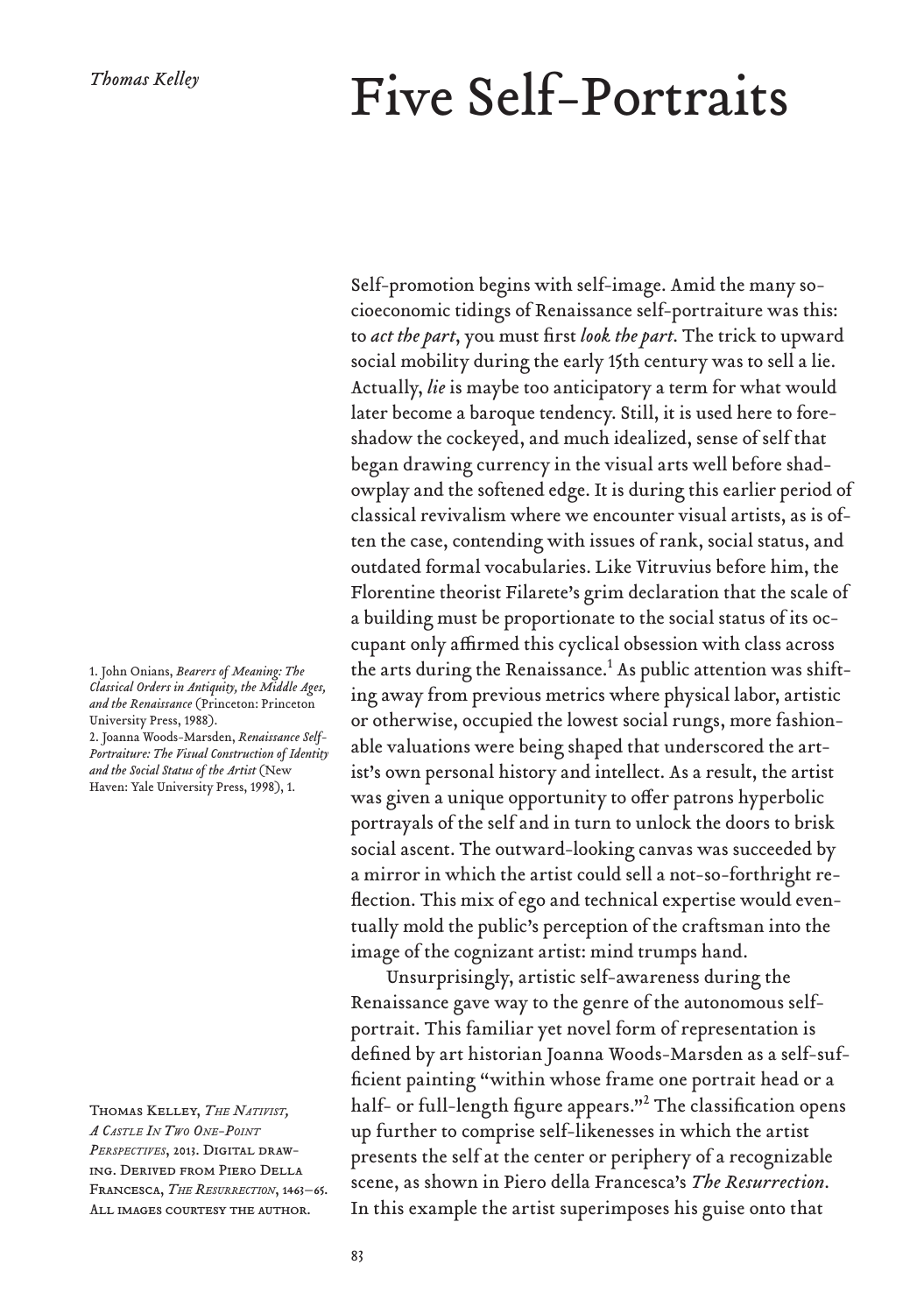

Thomas Kelley, *The Allegorist, Palace In Axonometric With Local Vanishing Point*, 2013. Digital drawing. Derived From Artemisia Gentileschi, *Self-Portrait As The Allegory Of Painting*, 1638–39. Right: *The Imaginist, Elevation And Anamorphic Mirror Of A Bell Tower*, 2013. Digital drawing. Derived From Luca Cambiaso, *Portrait Of The Artist Painting A Portrait Of His Father*, 1575–80.

of a sleeping soldier, which calls into question two competing readings: religious devotion or self-admiration? However candid or sly the conceit, the self-portrait would become the business card par excellence, often presented as a gift to a willing patron in the hope of receiving commissions, even political favors. For the first time, if only briefly, the artist served the self, and the self-portrait epitomized the collapse of both subject and object into a single frame.

Although initially driven by concerns of class and status, such freedom licensed artists to take risks in two dimensions. Unique, even strange appropriations of exotic projection styles, vantage points, and subject matter were up for grabs. Where before it may have seemed trivial, for instance, to utilize and render a convex mirror within a scene, now artifice was not only accepted but expected. For it was in the artist's best financial interest to exhibit mastery over the painted surface as concisely as possible and with equally as much finesse. The self-portrait did not serve as an accurate depiction of its painter-subject but rather as an accurate depiction of painterly talent. Here, we return to the aforementioned lie. If accuracy no longer signifies truthful depiction, then false depictions are also accurate as long as they exhibit a mastery over two-dimensional representation. In other words, actual form is valued less than the representation of form.

Fast forward to the present. Imagine that the self-portrait no longer requires an artist. Remove the self as subject and replace it with something less prideful, less animate – a